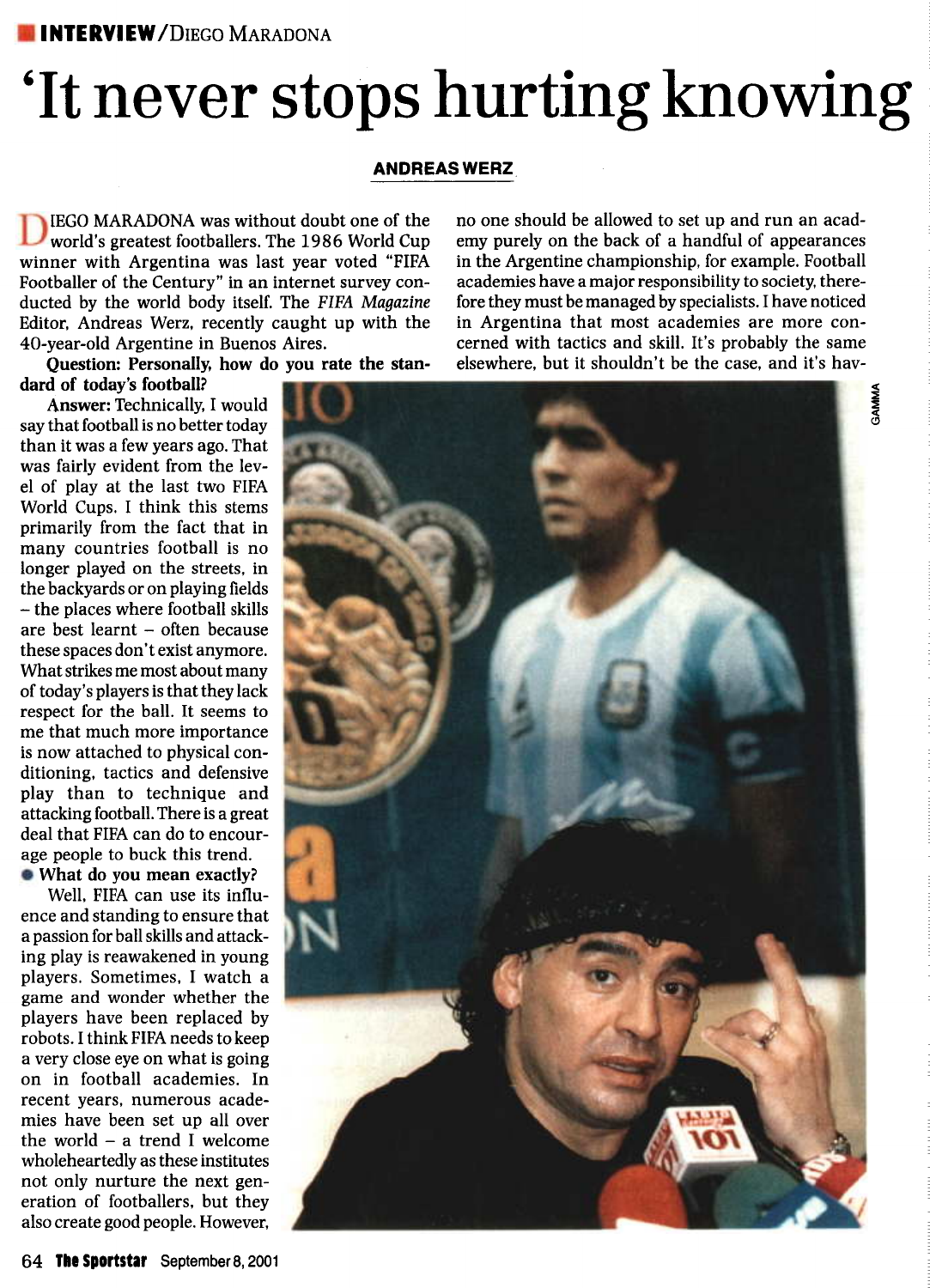# that my playing career is over'

ing a very negative effect on the appeal of our sport. That's why FIFA should step in.

#### **What kind of thing do you have in mind?**

I spoke to Michel Platini about it in Buenos Aires some time ago. He also believes that FIFA ought to launch projects to promote the technical side of football. The onus is also on coaches to ensure that tactics do not stifle technical flair. Tactics are important, for sure, but they must not be allowed to dominate football. Sadly, that is exactly what is starting to happen and as a result a lot of enjoyment is being taken out of the game. Football is not as attractive as it used to be - for players or spectators.

#### **Should retired world stars like Michel Platini, Johan Cruyff and yourself make an effort to revive this enthusiasm for skilful play?**

I think so and I'm sure that we could make a difference. If Platini, Cruyff and I were involved in a global campaign to promote the technical element, it would have a much greater impact than if we simply tried to foster this style of play in traditional coaching roles. I would like to talk over my ideas with Platini and other retired top players sometime and hear their thoughts on the matter. I would love to get

involved in promoting and improv-*<sup>m</sup>*  $\lim_{x \to \infty}$  football worldwide, it is  $\frac{2}{3}$ something I feel very strongly  $\frac{1}{\mu}$ about.

#### **Can football be improved by making further changes to the Laws of the Game?**

There should definitely not be any major changes to the Laws of the Game. Football has always been a spectacle and it is the most popular and compelling sport that is. However, FIFA and the International Board made a very shrewd decision when they outlawed goalkeepers from handling backpasses, and I'm also a strong advocate of the six-second rule for goalkeepers. Both of these amendments have had a positive effect on the game. But we must never forget that football should stay a simple game.

**Next year the** FIFA **World Cup is to be played in South Korea and Japan. What do you expect from the competition?**

I'm sure it will be a very enter-

taining tournament as long as we don't lose sight of the fact that the tournament is being staged in Asia. The Koreans and Japanese have a unique history, distinctive traditions, and a very different football culture. We must respect and accept these differences. The whole mood and atmosphere in and around the World Cup stadia will be very unlike what fans are used to in Europe and South America.

**Today, more and more club and National team competitions are being organised around the world. Critics claim that there are too many games and football is reaching saturation point. Do you believe that this build-up of fixtures will harm the players and ultimately have a detrimental effect on the quality of the game?**

We must certainly take care that the amount of football being played does not reach saturation level. These days, some players are forced to play in a huge number of games. Often, they go on to the field looking tired and jaded, and inevitably, it is the sport that suffers. Fans pay a lot of money to see the top teams and players, and what they end up getting for their money is often a disappointment. The supporters then become disillusioned and ask themselves why they

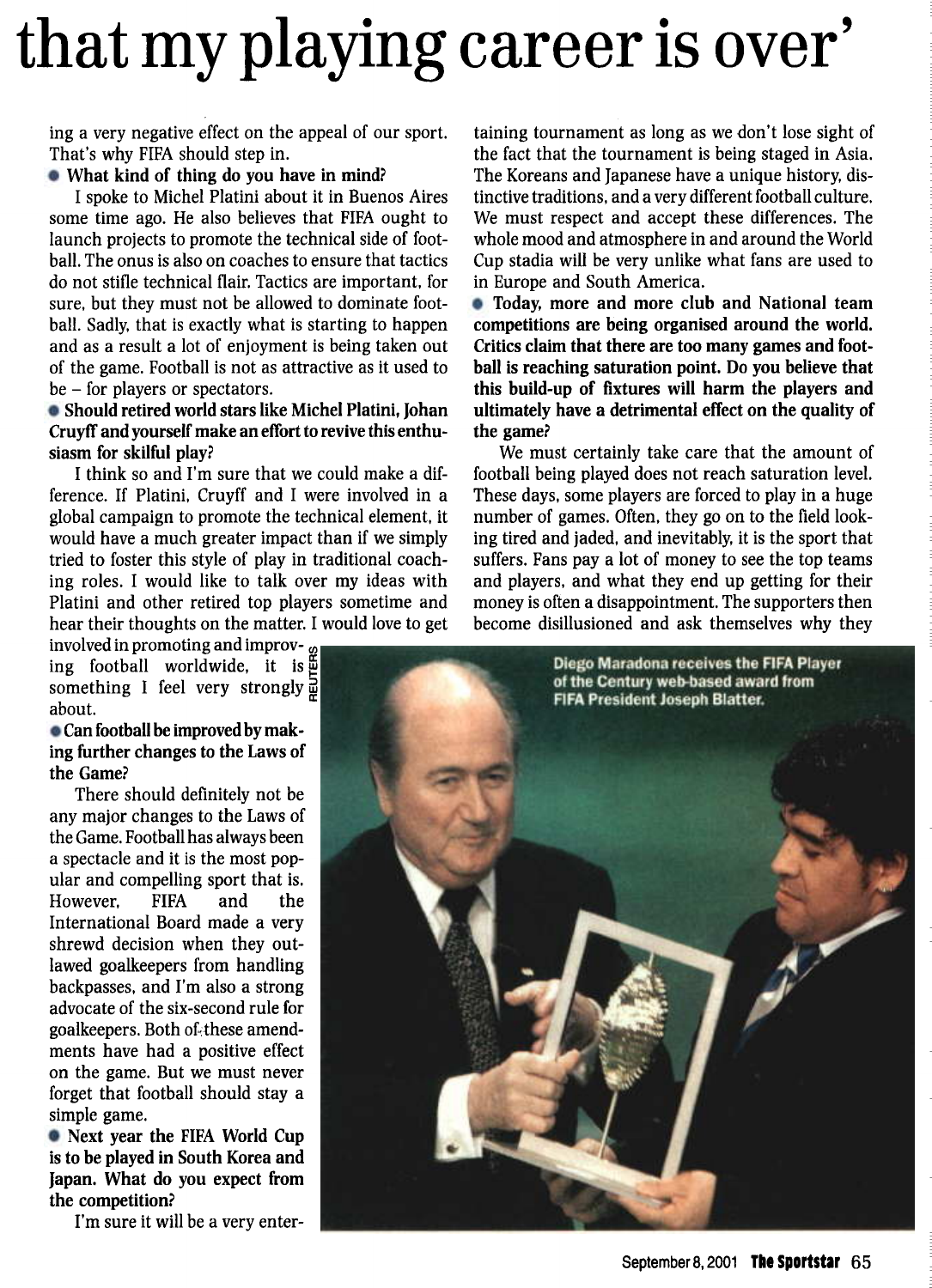should bother going to a game again. Nevertheless, the mass popularity of football will never die.

**What is your view on clubs paying** fees **in** excess **of \$60 million for players like Luis Figo and Zinedine Zidane?**

First of all, let me say that I don't believe the players receive their rightful share of transfer fees. Figo and Zidane may get ten per cent of this \$60 million. In my opinion, that is not enough. The clubs receive the lion's share of all fees, not the players, and that is simply not right. I still don't think that top players earn enough money. After all, they are the ones who draw the crowds to matches, and they are the ones, who enable clubs to seal the lucrative television and marketing contracts that generate so much money. It is not the high transfer fees paid for top players that concern me, but the disproportionate sums that are now being demanded for very average footballers. Zidane warrants \$60 million because he is an exceptional player. There are very few active footballers with this talent, but we still often see incredible amounts of money being paid for run-of-the-mill players. That's something I can't even begin to understand.

#### **Is too much attention now being paid to money rather than the game itself?**

That's definitely the case in the media and business. But the players themselves still have only one aim when they set foot on the pitch. That's to win the game and entertain the public. In this respect, things are the same as they have always been. If players take pleasure out of football, so will the fans. Unfortunately, very few showmen exist in today's game.

**• Which of today's players do you enjoy watching the most?**

Rivaldo. I love watching him play. In my opinion, he is the only player who really is a joy to watch and he never ceases to a naze me. I rate Luis Figo very highly as well, but hels not yet a complete footballer. **•** Is there a player, vho you would consider to be **your successor?**

Each footballer should try to get the best out of his or her own particular tal-

ents, play their own game and not model then selves on others. Pele was Pele, Platini was Platini and Maradon was Maradona. Each one was unique, and always will be. I don't think anyone should attempt to be like I was as a player. It's not possible, as each player las his or her own individual qualities. I never wanted to be a new Pele, I just wanted to be Maradona.

**• Are you glad that you played** 

### Diego Maradona Factfile

Born: October 30, 1960 in Lanus (Buenos Aires Province, Argentina): Playing career: 1976-1980: Argentinos Juniors (166 appearances, 116 goals). 1981-1982: Boca Juniors (40 appearances, 28 goals). 1982-1984: FC Barcelona (58 appearances, 38 goals). 1984-1991: SSC Napoli (259 appearances, 115 goals). 1992-1993: FC Sevilla (29 appearances. 8 goals). 1993: Newell's Old Boys (5 appearances). 1995-1997: Boca Juniors (29 appearances, 7 goals).

#### **in the 1980s and 90s, or would you rather have been a professional today?**

**I** would be happiest if I was still able to play. It never stops hurting knowing that my playing career is over. Football still flows through my whole body  $$ my head, my heart, my stomach, my legs and my feet. My passion for the sport is as strong as ever. I was so happy when I was playing. I had fun for the whole of my career, whether I was playing in youth teams, at the FIFA World Cup, with FC Barcelona or with Napoli.

> Maradona reads his autobiography, Yo Soy El Diego, at a health spa in Havana, Cuba.

> > REUTERS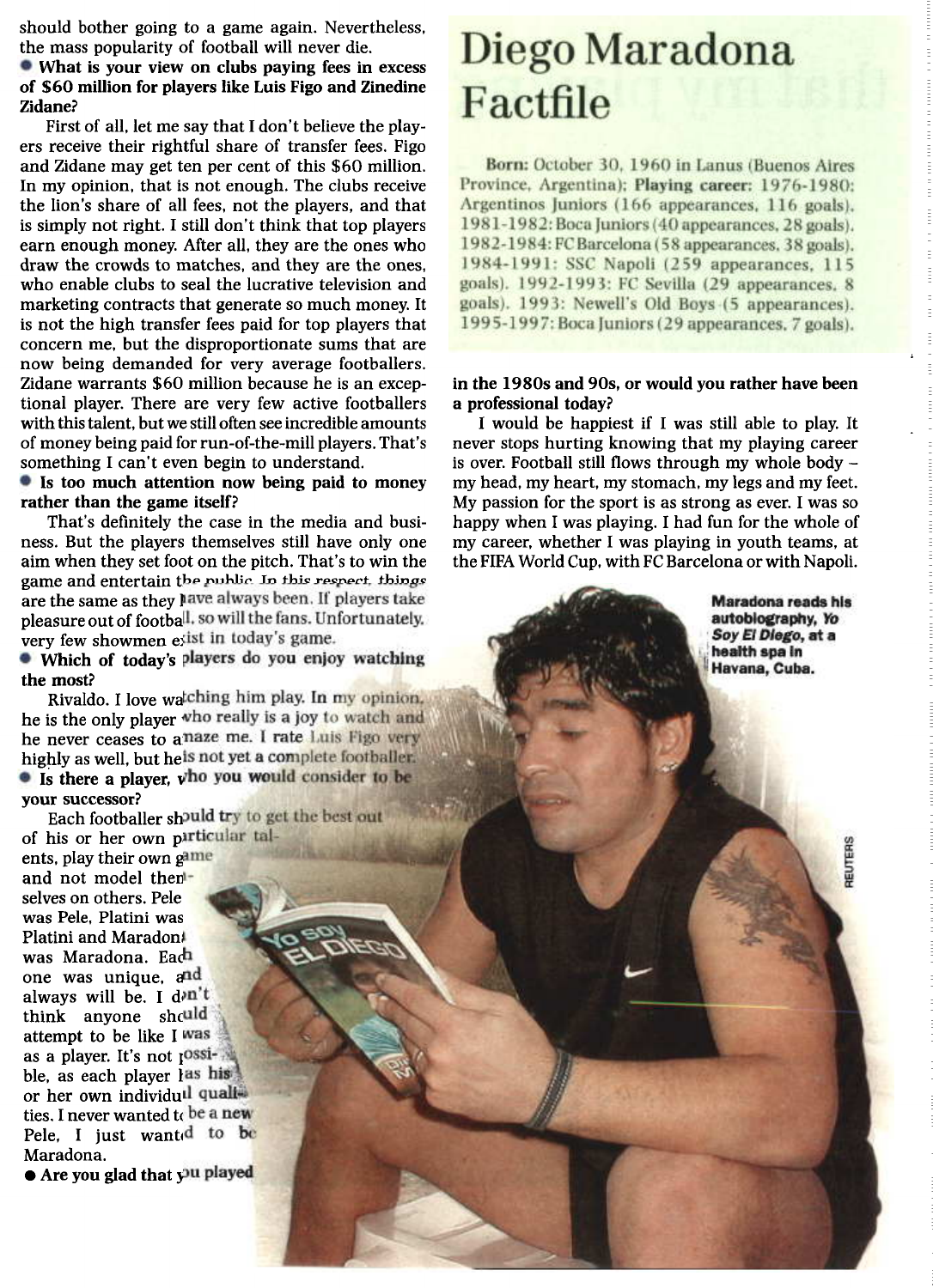Professional debut: Argentinos Juniors - Talleres de Cordoba 0-1, (October 20, 1976). Final professional appearance: River Plate - Boca Juniors 1-2 (October 25. 1997).

Honours: FIFA World Cup winner (1986). FIFA World Cup runner-up (1990), four World Cup finals appearances (1982, 1986, 1990, 1994), World Youth championship (1979), Copa America (1983, 1987, 1989), UEFA Cup (1989), Argentine championship (1981). Spanish Cup (1983), Italian championship (1987, 1990), Italian Cup (1987), Italian League's top goalscorer (1988), Argentine Footballer of the Year (1979, 1980, 1981, 1986, 1990). Argentine League's top goalscorer (1978, 1979, 1980), South American Footballer of the Year (1979, 1980, 1986,

I have always loved the game, no matter whether in front of 10 or 100,000 spectators. Football was and still is nothing but a pleasure for me, I am at my happiest when I'm on the pitch.

**In your autobiography, 'To** *soy el Diego,"* **you say that the happiest time of your career was during the FIFA World Youth Championship in 1979. Why was that?**

Argentina had an unbelievably strong team in Japan and we won the world title in style. It was my first major success. At the time, I was very young and I was full of dreams and ambitions, as were all my team-mates. We all had so much fun playing football and it showed the way we played. We would repeatedly put the ball through the legs of our opponents, delicately chip defenders, and score fantastic goals. We played absolutely wonderful football. It's true that I never had as much fun at any other time while I was playing. Japan is my happiest memory.

**And what is your least favourite recollection?**

The humiliating end to my time in Italy. The circumstances that led to my leaving Naples still cause me a great deal of pain. It is something I will never forget. When I was forced to leave Naples, my teammates were the only ones to get in touch and thank me for what I had done. I heard nothing from the management of the club. I did not deserve such a farewell. I did so much for the people of Naples, brought them so much happiness, won the Italian Scudetto, and helped turn Napoli into a competitive team. But, despite all the bad things that happened, I still have good memories of Naples and Napoli. And I will never forget the people of the city and the support they gave me.

**You are still a very avid follower of football and you regularly attend matches. You're an especially vociferous supporter at the home games of your old club Boca Juniors. Why do you do it?**

There is no place in the world where the passion and love for a football club is so apparent as at Boca Juniors. The club and its fans are unique. I'll never

1989, 1990, 1992), World Sportsman of the Year (1986). FIFA Footballer of the Century in Internetsurvey (2000). 91 international A-matches, 34 goals. 15 appearances for Argentina U-20. 8 goals. Full international debut: Argentina - Hungary 5-1, February 25, 1997.

Coaching career: 1994: Deportivo Mandiyu. 1995 - Racing Club.

Suspensions: 1991 - tests positive in a drug test and is banned from playing football worldwide for 15 months. 1994 – fails doping control during the FIFA World Cup and is suspended for 15 months. 1997 - third positive drug test. On October 29. 1997 Maradona finally announces his retirement as a player.

have my fill of the feeling I get there and that's why I go to the Bombonera Stadium so often. At home, I watch football on TV every day. I have 18 satellite dishes at my house, so I can watch live coverage of matches from all over the world. I even get games from the Iraqi championship.

**You had a brief spell as a coach. What made you decide to give up the job?**

I don't know. Maybe it was because many club presidents have no confidence in coaches and don't give them the time they need to build a team. A few defeats and the coach is given his marching orders. I have recently received more offers for coaching positions, but they didn't really interest me. If I ever decided to coach again, it could only be with a club that had ambition and set itself high targets, somewhere I can build a team and make a mark. I don't want to be in a position where I constantly have to stave off relegation, I want to be battling the title. In my two coaching jobs, I had to organise absolutely everything, even down to buying match kits and making sure that they were washed for the next game. I don't want to be in that situation again.

#### **Are you working at the moment?**

I have a weekly programme on Argentine TV and I spend a lot of time travelling around the world. I must admit I don't have a great deal of work, mainly because I turn down a lot of offers I receive, as I don't do things I'm not entirely sure about. I've set up the "Foundation Diego Armando Maradona" in my hometown, Buenos Aires. It's a foundation that looks after the interests of children and youngsters, bringing them up to be good people and preparing them for a career. They play football of course, but we also provide them with medical care and a balanced diet. The project is very important to me. From my own experiences, I know what it is like to grow up in difficult conditions.

**Although you retired from playing a few years ago, the interest surrounding you continues unabated. You still draw crowds of people wherever you go** in